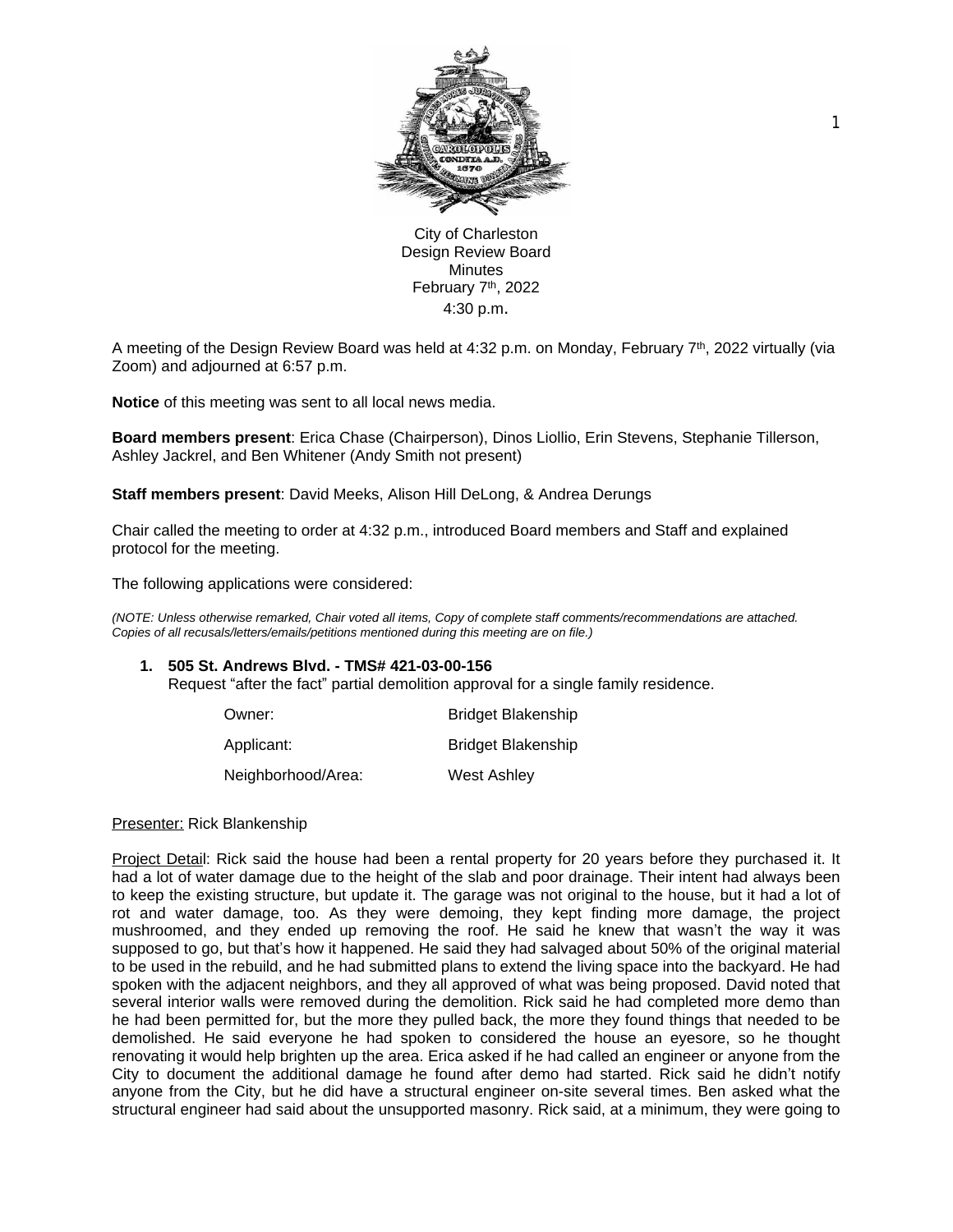reinforce it with rebar, which would be bored into the existing footing and slab. Stephanie asked David if the house had gone through structural changes throughout time. David said he wasn't sure. Rick said the garage was added within the past 25 years. He noted that no one understood why his house was stucco while the surrounding ones were all brick. He said he had his hat in hand for doing more demolition than had been permitted, and he would never want to change the characteristics of the neighborhood. If anything, his proposal would make a piece of property that didn't fit into something more palatable for the neighboring properties. He said he would be happy to work with anyone in the Moreland neighborhood.

## Public Comment:

- **Andrea Woodfield**, president of the Moreland Neighborhood Association, said Moreland had worked hard to preserve the character of the neighborhood, especially since it was one of the major gateways to and from Charleston. She understood that the applicant had completed work well beyond what had been permitted, and she asked DRB to deny the request for an after the fact partial demolition because she was concerned about the precedent it would set.
- **Donna Jacobs**, president of the Ashley River Bridge District Board, said there were no guidelines for review of residential structures along commercial corridors and that demolishing the structure could lead to a snaggletooth look along St. Andrews, which could start them down a road they had worked tirelessly to avoid. She asked DRB to deny the request, to have the owner return the house to its former design, for staff to reinforce communications and guidelines during the permitting process, and for DRB to push for design guidelines within all commercial corridors.
- **Kate Campbell**, a Moreland resident, said the Ashley River Bridge District had worked hard with the City to retain the character of the corridor neighborhoods that led into and out of Charleston. As growth continued to expand, the pressure to improve the structures along those corridors would only increase. She said it would be prudent to look at the process of approvals to avoid further confusion and unintended precedents. She said they wanted to see structures renovated, but they wanted there to be a clear process for doing so.

#### **Staff Recommendation: Denial.**

Board Comment(s)/Action: Dinos said this was a complicated and sensitive exercise. He clarified that the permit that had been granted was for specific and low-impact demolition and that the demolition, to the extent that it had been carried out, would have come to DRB for approval. Erica asked if the rear portion that had been demolished was older than 50 years. David said Mr. Blankenship had indicated it was less than 50 years old, which would make that portion outside of DRB's purview. Stephanie said that if they decided that the garage was contributing to the house, it would fall within their purview, even though it could be less than 50 years old. David agreed that anything attached to a structure over 50 years old would be included in their review. Dinos noted that approvals were required for compliance with life safety and flooding issues when demolishing a structure. He said DRB had been very diligent and judicious when it came to demolition packages, and they had created a hard line with respect to what was allowed. He said the applicant would and should have known that anything requested beyond the permit would constitute a breach of what was allowed. He said staff's recommendation was the most appropriate and that the project would have had to gain DRB approval for the extent of demolition that had already occurred. Ben said he agreed, but there had been so much demolition that it would be a challenge to build the roof and garage back. He also noted that if they had manipulated more than 50% of value, it would have to be brought up to code. He agreed with staff that a denial was appropriate. Ashley said it was mentioned there had been an expansion on the backside of the house, which was the reason for the pitch of the roof shifting. She asked who would approve the plans for the future addition to the house. Erica said it would be approved by City staff, but no one was looking at it from an aesthetic perspective. Ashley confirmed they would have reviewed the demolition request and that City staff would only review an addition based on code compliance. She asked David what led to the staff recommendation of denial. He said it had more to do with the City process, and that he had taken the neighborhood association's concerns into account. Ashley said she was concerned they were stepping outside of their purview. If the decision was to be made solely based upon historical character and architectural significance, and you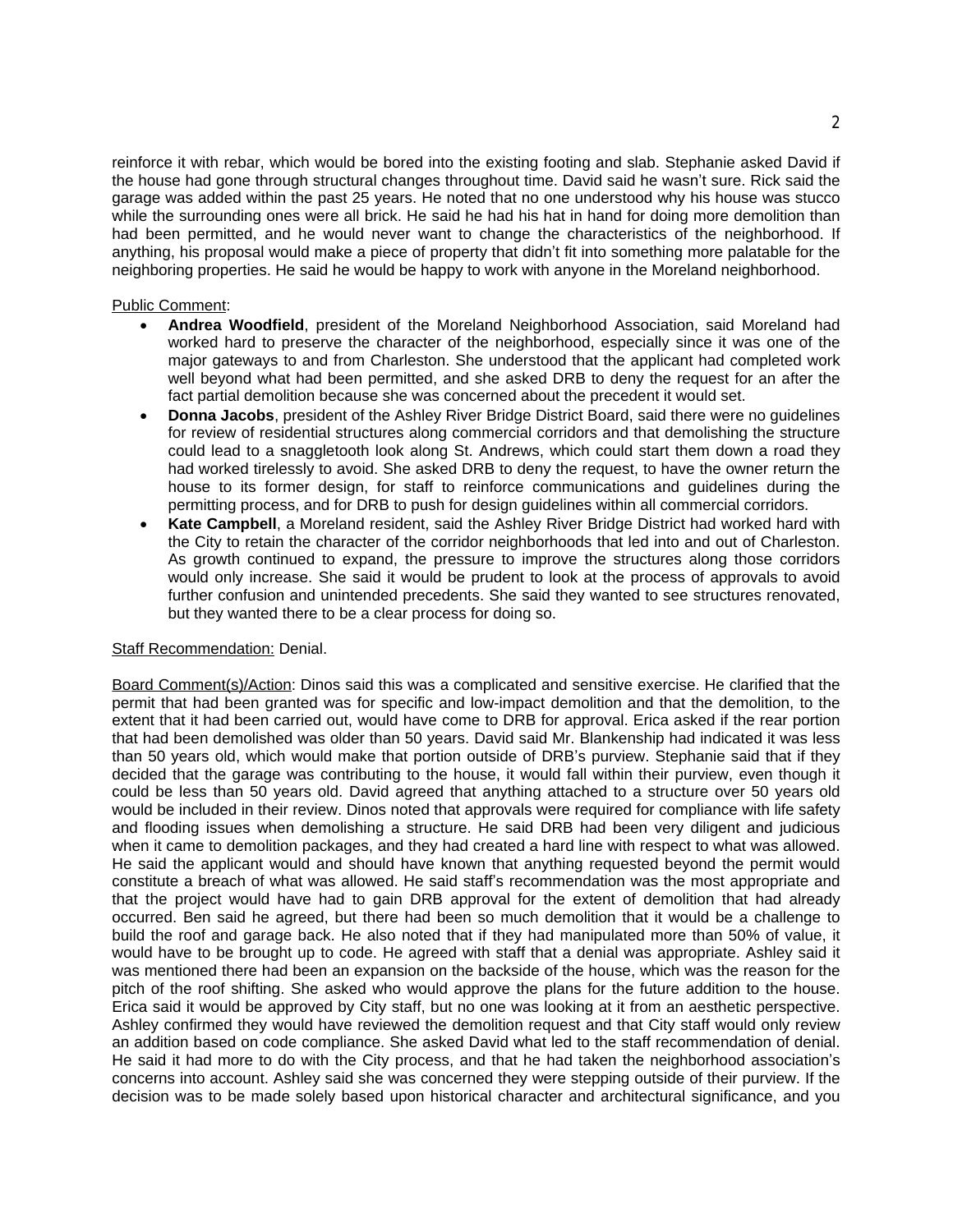took out the fact that the process had not been correctly followed, she thought they would still be in the same spot. She said it would have been best if the proper channels were followed, but the best way to preserve buildings was to have people in them. She said the decision to deny was more of a punishment, which was stepping outside their purview. She said she agreed that the process for design standards along the corridor was lacking, but the ordinance didn't give DRB the authority to punish a homeowner by saying they didn't want to approve something based upon rules that weren't in the ordinance. Dinos said that was a wonderful argument, but it left out procedure and protocol. He said the work done had exceeded the permit that had been approved by staff. He said DRB was never given the opportunity to evaluate demolition merits, so they were now being asked to review it in spite of a breach of trust. He thought it was setting a negative precedent. He said there was also a possibility they would have to upgrade everything to flood and life safety standards since it could have exceeded that 50% value threshold, so the entire house could be demolished without any input from DRB. Ben said it was a slippery slope since they had removed so much of it already. Erin said she agreed with a lot of Ashley's concerns. She said if DRB denied the request, the applicant would be required to build it back, but she asked what that meant and how it was judged. Dinos said if the applicant had come before DRB seeking demolition before doing any work, and they had denied the request, the applicant would be required to keep the footprint and the existing aesthetics. Erin asked if an approval meant the applicant could only demolish the roof and garage and that any further demolition requests would have to come before DRB for approval. David said that was his understanding. Dinos said building officials might require the owner to demolish the entire structure in order to be compliant with flooding and life safety standards, at which point he would have to come back to DRB to get approval. Erica asked if that could be the case either way. Dinos said as long as the owner hadn't exceeded 50% value, they wouldn't be required to. Ashley said she struggled with Dinos' point because, per the ordinance, they weren't looking at future plans. They were only supposed to look at what was in front of them. Dinos said they would have eventually seen the demo request if the proper process had been followed. Ashley said they were punishing the applicant instead of making the proper decision. Dinos argued that they weren't trying to impose their will upon the applicant, they were looking at it like any other project that would come before them. Ashley said there had been a lot of discussion about how procedure wasn't followed and what kind of precedent this could set, but she didn't think that should be included in the decision. Erin said they hadn't even talked about if changing the roof would detract from the architectural integrity and aesthetics, which is what she thought it should be about, more so than procedure. Dinos said they had been focusing on the overall quality - you couldn't take a roof off and try to talk about the balance of the walls that were left, you had to look at it holistically. Erin clarified that only one exterior wall had been removed, not 50%. Erica questioned whether the exterior wall that had been removed contributed to the architectural character and value of the home. Dinos said they were now being asked to dissect the structure to determine what constituted a change in the aesthetics, which he didn't think you could do. They had to look at the structure holistically and the manner in which it presented itself, dissecting structures would be recreating architecture.

MOTION: Denial for after the fact demo request.

MADE BY: \_DL\_ SECOND: \_BW\_\_ VOTE: FOR \_4\_ AGAINST \_2\_

**2. Maybank Hwy. @ Timberline Dr. - TMS# 313-00-00-530** Request preliminary approval for a new Spinx gas station and convenience store.

| Owner:             | The Spinx Co. |
|--------------------|---------------|
| Applicant:         | Ken Betsch    |
| Neighborhood/Area: | John's Island |

Presenter: Greg Minton, Ken Betsch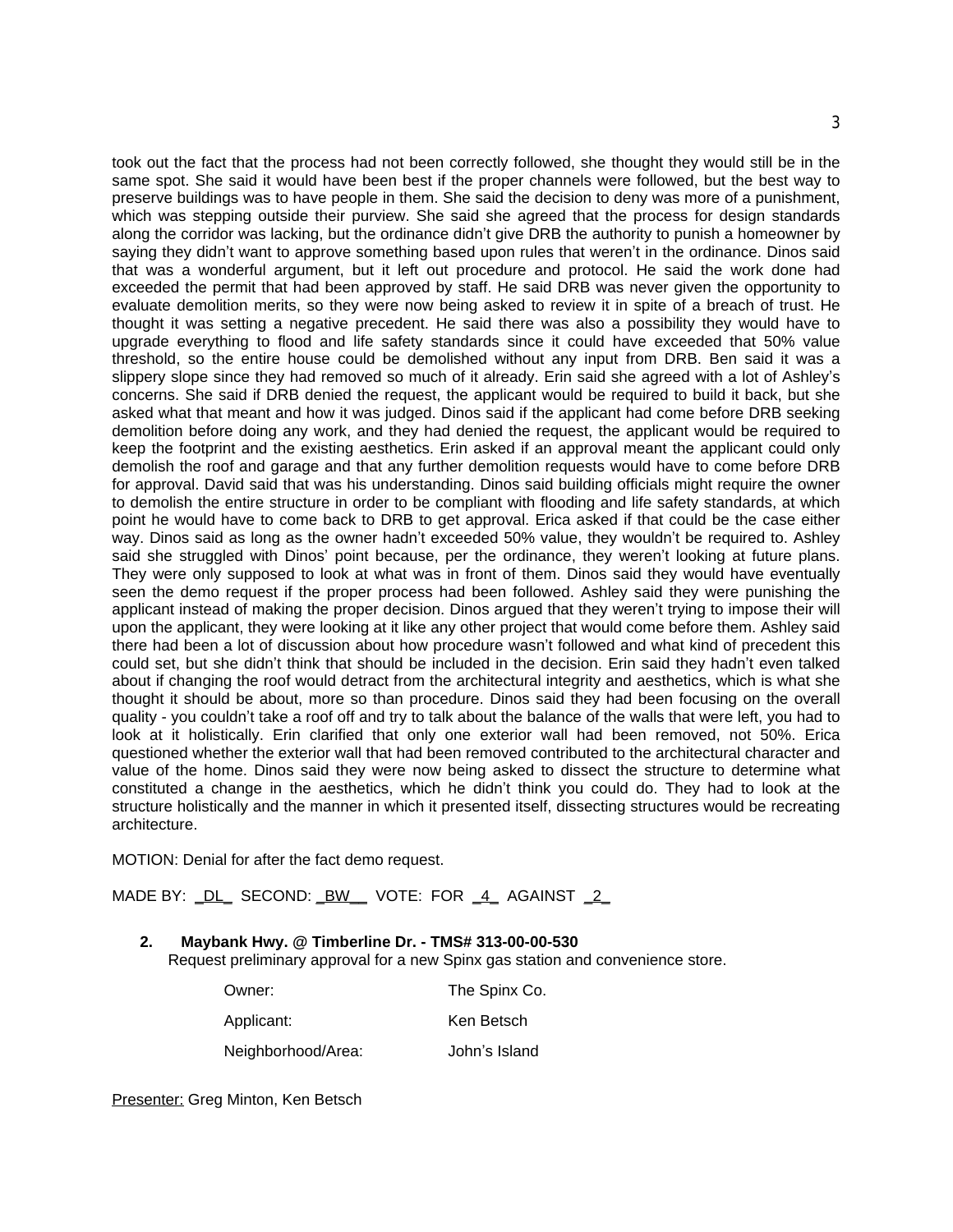Project Detail: Ken said they had addressed all the comments given during conceptual approval. They had widened the end masses of the building by several feet, notched the corners where the shakes and the board and batten siding intersect, and added base trim to the board and batten siding. They eliminated the doors opening on Maybank Highway. They extended the canopies over the storefront entrances and added pervious pavement throughout. He said they had meetings with the president of the neighborhood association and with the councilmember who represented the area, and both seemed cordial to the project. They also had several meeting with TRC to resolve any site planning issues. Erin clarified that there would be concrete under the gas canopy and pervious pavers elsewhere. Ben asked if they had looked at different ingress and egress locations. Greg said when they first looked at the project with City staff and TRC, it was established that access would have to be on Timberline Drive since there was an existing access curb cut and an easement that ran across the property to Meeks Farm. He said with the way the roads were set up, there wasn't any spacing on Maybank Highway for entry points. Erica asked if they had looked into using the Meeks Farm right-of-way as an access point. Greg said they had, but there was an easement that ran through the access drive. Dinos asked if they had spoken with the neighborhood. Ken said he had met with the president of the HOA and walked through their plans. Erica asked if the wooden fence at the rear of the property was existing or proposed. Ken said it was existing and, per the ordinance, they had a 25ft. landscape buffer prior to the fence. Erica clarified that the detention swale was part of the buffer. Ken said 98% of their stormwater system was underground.

#### Public Comment:

Erica said they received letters of opposition from Jordan Manger, Amanda Peterson, Edward Burns, Chad Dillon, Rhiannon Dillon, Carmela Mandala, Deborah Ferrell, Stephen Baxter, Nicholas Falvo, Pamela Gage, Marnix Hoogewerff, Shawn Crisp, Councilmember Brady, Leah Plumblee, Peter Rubino, Sharon Antonucci, and Brandon Alexander. James Hudson had submitted a letter in support of the project.

- **Peter Rubino** said he would like to see the training plan and specifications for spill retention or mitigation since any major spill had the potential to spread to the neighboring houses and create a huge safety issue. He understood there were preexisting curb cuts, but he still didn't understand why the entrance wasn't on Maybank. He said the storage tanks and safety valves were very close to neighboring houses, and he questioned if they were within code standards. He asked where water would be going since they were doing underground stormwater storage.
- **Jamison Cox** said he was representing St. Johns Common Property Owners Association, who had governance rights and responsibility over three parcels, including Meeks Farm Road. He said no request had been made for changes to the property and that Meeks Farm Road was a private road that was never dedicated for public use. He said the plans looked like they were trying to access Meeks Farm Road. He said they were unaware of the easement that had been mentioned earlier and that the three parcels were considered as one, so accessing Meeks Farm Road amounted to an unauthorized annexation. He said any signage along the road would have to be approved by the St. Johns Common Property Owners Association.

Staff Recommendation: Preliminary approval with the condition to further study the north façade that faces Maybank Highway with final review by the Board.

Board Comment(s)/Action: Ken said that the lights would be in the upper slope of the gas canopy, so there wouldn't be any spillover light into the adjacent neighborhoods. Greg said they were meeting the appropriate setback for gasoline tanks and petroleum equipment - the hatch line circles on the plans showed their limitations. He said their petroleum systems were double wall tanks and piping that were constantly monitored and met all the State and DHEC guidelines. He said he would reach out to Mr. Cox to address his concerns. Dinos noted that the project had come before them in July for conceptual approval. He asked if there had been any opposition at that point. David and Erica confirmed there hadn't been any. Dinos clarified there were no subject variances that were required to advance the project. Erica said the only thing that had been brought up that evening that could be a potential issue was access on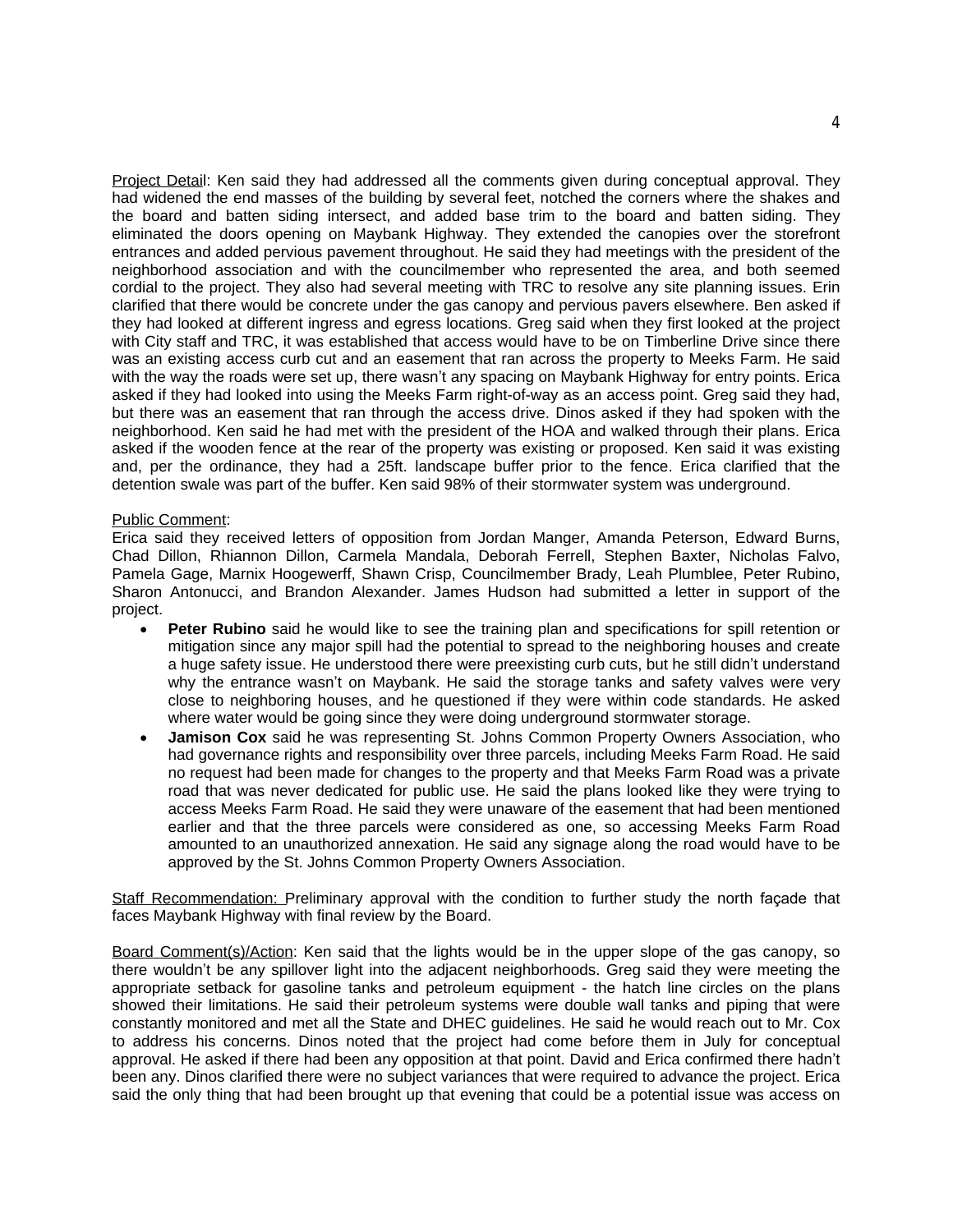Meeks Farm Road, but that was something that really should be handled with TRC and not DRB. Ben said the building was fine and would be nice on Maybank. He understood the neighborhood's issues, but most of those complaints were handled by zoning and TRC. He liked David's suggestion to add denser vegetation along the southern perimeter of the property. Erica said she agreed about the rear buffer and with staff's comment to replace the wood fence with something more substantial. Erin said it was unfortunate that most of the buffer was consumed by the swale, but she didn't know how it could be reworked because then it got into stormwater and engineering. She said further attention should be paid to the landscaping between the store and Maybank. She said most of the plant selection was native, but several of the plantings were deciduous and their evergreen selection was not the most robust species, so she asked that they reconsider the pallet and placement. Erica noted there was a 3ft. slope from the bottom of the swale to the top, so she advised them to be cognizant of that, too. Ben suggested adding a masonry wall to the southern portion of the property. Erin said she didn't disagree, but it was also the only area they had for plantings. Stephanie said, as a resident, she would prefer a sturdier retaining wall since a wood fence would fall and wear over time. Ashley said if it was her home, she would prefer to have more plantings. Erica advised studying it further and speaking with the residents whose properties abutted the project. Erin said the whole area needed more study since the swale took up so much space. Erica said the drive aisles between the fuel pumps and parking spaces were wide. If they pinched that a bit, it would help create more space for the buffer.

MOTION: Preliminary approval, with staff comments # 2, 3 and 4. Further study of the rear (south) buffer to provide a more substantial screening for the neighbors to the south. Restudy the landscape along Maybank Hwy, consider a more robust evergreen plant pallet than what is proposed.

MADE BY: \_DL\_ SECOND: \_BW \_\_ VOTE: FOR \_6\_ AGAINST \_0\_

# **3. 3486-3492 Maybank Hwy. - TMS# 279-00-00-055, 056, 057**

Request conceptual approval for a new multifamily development.

| Owner:             | Hamlet at Maybank, LLC |
|--------------------|------------------------|
| Applicant:         | Steve Farmartino       |
| Neighborhood/Area: | John's Island          |

### Presenter: Laura Helminski

Project Detail: Laura said they had received Board comments about the landscape and plantings, so they had created groupings with similar species and shape that would provide a unifying pattern across the site. The new beds and groups were designed to frame and accent the adjacent architecture and complement existing tree canopies. They had also added benches to create passive green space throughout the site and more native plantings. They had relocated units from pod 6 to create more greenspace overlooking the wetlands. In pod 7, they rotated the townhomes to be parallel with the street in order to create a green corridor. In pod 11, they decreased the unit density and spread out the townhomes to give more greenspace between each unit. They had also added a new pocket park with a walking path. The clubhouse had been rotated 90 degrees so that the front façade was the view terminus when you entered from Maybank Highway. The front porch and windows gave it a pedestrian scale. The pool was now centered on the fitness center, not the clubhouse. They also added an additional park behind the clubhouse and another pocket park along the main drive.

Public Comment: N/A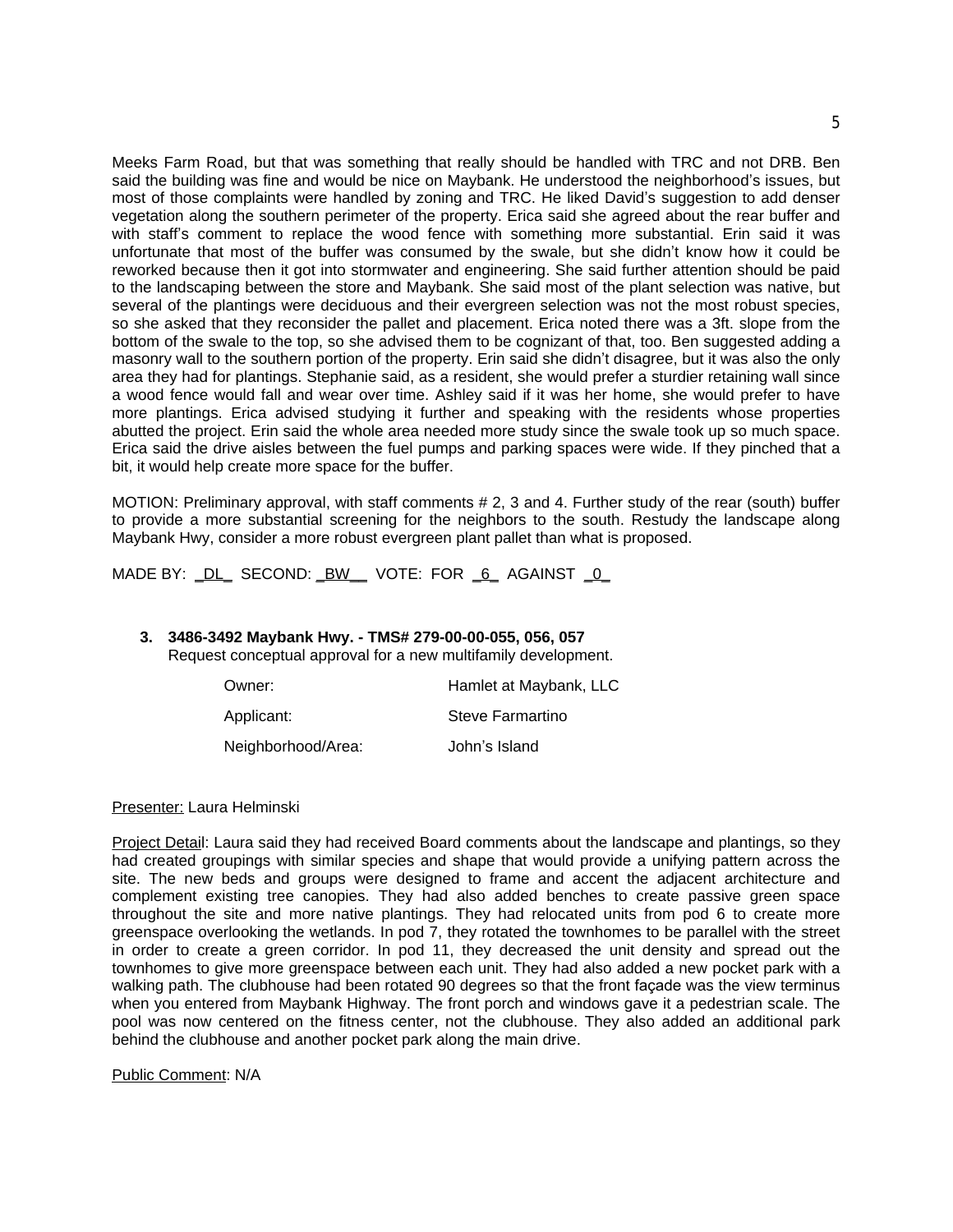Staff Recommendation: Conceptual approval.

Board Comment(s)/Action: Dinos thanked the applicant for digging into the previous Board comments. It was a successful project, very vernacular, and it worked well in the context of Johns Island. Erin said she agreed. The landscape had come a long way, but there were native plants that could be used as alternatives in the ornamental plantings.

MOTION: Conceptual approval with Board comment to include more native alternatives in the ornamental plant pallet.

MADE BY: <u>BW</u> SECOND: ST\_VOTE: FOR 6\_AGAINST 0\_

## **4. 1475 Folly Rd. – TMS# 334-00-00-048**

Request preliminary approval for a new automotive repair shop.

| Owner:             | 1475 Folly Road LLC      |
|--------------------|--------------------------|
| Applicant:         | LeCraw Engineering, Inc. |
| Neighborhood/Area: | James Island             |

Presenter: Thomas Dugan, Billy Green, Jr., Dana King, Larry Lesser

Project Detail: Thomas said they had revised the grading plan. The infiltration trench now had a turf grass cover. They had looked into doing a bio-retention facility, but due to site restrictions, they weren't able to make that happen. He said nothing changed on the utility plans. Larry said they had included a walkway through the landscaping along Folly Road and a bench. The landscaping on the northern side of the building was a looser, more native area and had taller shrubs for screening. They were using a number of grasses along the pond to echo the rest of the landscaping. Dana said the roof structures were the same, but they had removed the exposed rafter tails to create a solid fascia around the building and give it more of an industrial feel. On the office side of the building, they had added 12ft. awnings that projected 4ft. from the building. The awnings had two tie-backs that connected them to the building. The window height was the same, but they created a panel look below the window, so that the full picture matched the image of the garage door. They had also added a masonry screen wall to cover the utilities. Ben said they had previously talked about having larger overhangs, but now it looked like at least a foot had been taken off. Dana said the depths had changed because the current design had awnings over every window and the front door, so the extension of the roof eaves wasn't necessary for protection from weather.

Public Comment: N/A

Staff Recommendation: Final approval.

Board Comment(s)/Action: Ben said he felt like a building this massive should have more than a 1.6ft. overhang. He appreciated that awnings were added to the front, but they weren't added to the back. He said the proportions worked better in the previous iteration. Dinos said he agreed that longer overhangs would be appropriate.

MOTION: Final approval with staff comment # 1 and 2, and Board comment to bring back the roof overhangs as shown previously, without the rafter tails. Final permit set to be submitted to staff for a final sign off. No mock up panel required for this project.

MADE BY: ST\_ SECOND: ES\_ VOTE: FOR 6\_ AGAINST 0\_